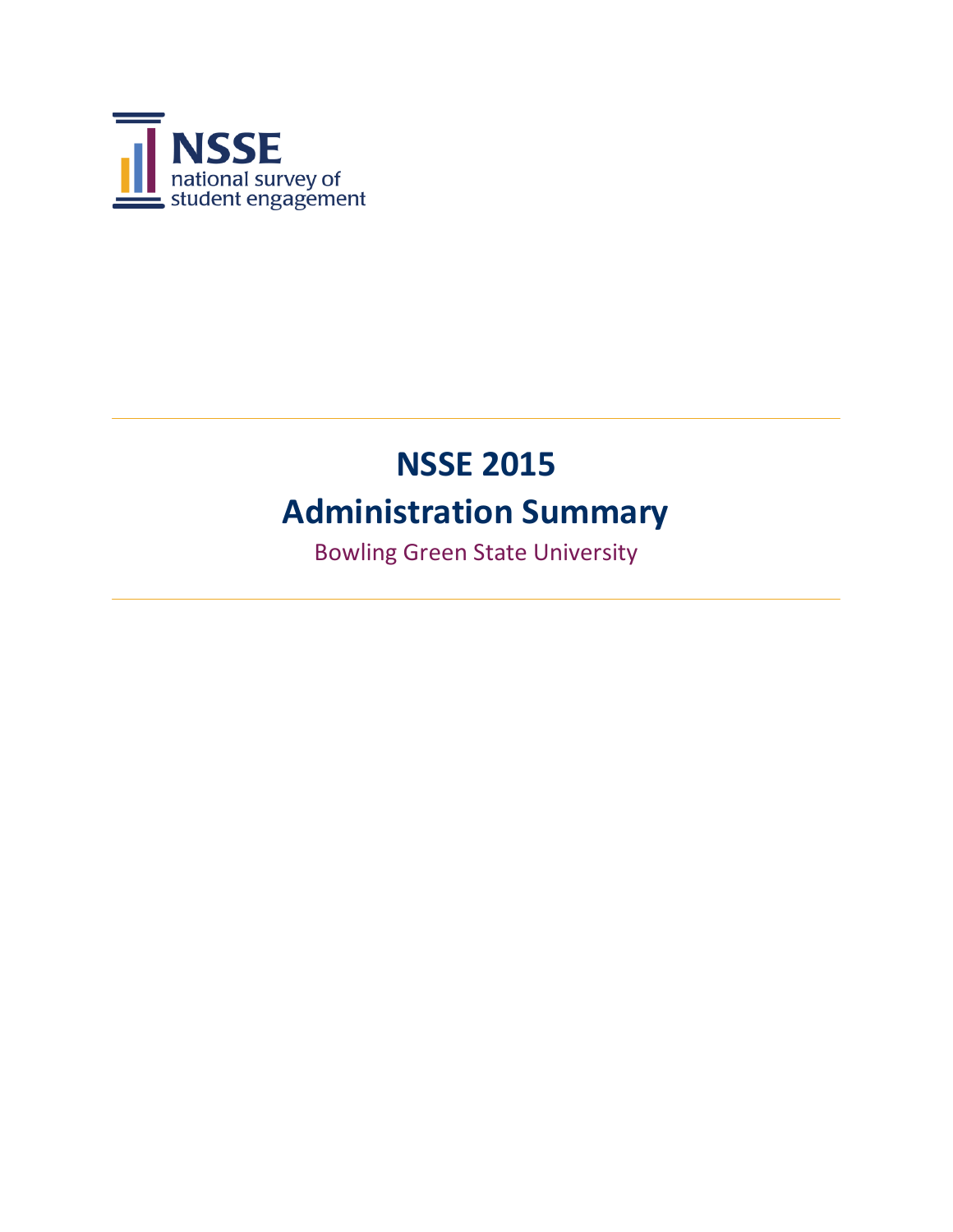

### **NSSE 2015 Administration Summary**

**Bowling Green State University**

#### **Administration Summary**

This report provides an overview of your NSSE administration, including details about your population and sample, response rates, representativeness of your respondents, survey customization choices, and recruitment message schedule. This information can be useful for assessing data quality and planning future NSSE administrations.

#### **Population and Respondents**

The table at right reports your institution's population sizes, how many students were sampled (whether census-administered or randomly selected), and how many completed the survey.

| Survey completions               | First-year | Senior |
|----------------------------------|------------|--------|
| Submitted population             | 3.938      | 3,679  |
| Adjusted population <sup>a</sup> | 2.586      | 2,868  |
| Survey sample <sup>b</sup>       | 2.578      | 2.862  |
| Total respondents <sup>b</sup>   | 660        | 709    |
| Full completions <sup>c</sup>    | 507        | 569    |
| Partial completions              | 153        | 140    |
|                                  |            |        |

a. Adjusted for ineligible students and those for whom survey requests were returned as undeliverable.

b. Targeted, experimental, and locally administered oversamples were not included.

c. Completed at least one demographic question after the core engagement items on the survey.

#### **Response Rate and Sampling Error**<sup>a</sup>

The table below summarizes response rates and sampling errors for your institution and comparison groups. For more information see NSSE's Response Rate FAQ: **nsse.indiana.edu/pdf/Resp\_Rate\_FAQ.pdf**

|                             |             | First-year     |                |             |             |                | <b>Senior</b>  |             |
|-----------------------------|-------------|----------------|----------------|-------------|-------------|----------------|----------------|-------------|
|                             |             |                |                | NSSE 2014 & |             |                |                | NSSE 2014 & |
|                             | <b>BGSU</b> | Selected Peers | Carnegie Class | 2015        | <b>BGSU</b> | Selected Peers | Carnegie Class | 2015        |
| Response rate               | 26%         | 16%            | 18%            | 22%         | 25%         | 18%            | 21%            | 25%         |
| Sampling error <sup>b</sup> | $+/- 3.3%$  | $+/- 1.2%$     | $+/- 0.5%$     | $+/- 0.2%$  | $+/- 3.2%$  | $+/- 1.0\%$    | $+/- 0.4%$     | -/- 0.2%    |

a. Comparison group response rate and sampling error were computed at the student level (i.e., they are not institution averages).

b. Also called "margin of error," sampling error is an estimate of the amount the true score on a given item could differ from the estimate based on a sample. For example, if the sampling error is +/- 5.0% and 40% of your students reply "Very often" to a particular item, then the true population value is most likely between 35% and 45%.

#### **Representativeness and Weighting**

The first table at right reports on variables submitted in your population file. Respondent and population percentages are listed side by side as a convenience to see how well the characteristics of your respondents reflect your firstyear and senior populations. For more respondent characteristics, refer to your *Respondent Profile*  report.

NSSE weights results by institutionreported sex and enrollment status so institutional estimates reflect the population with respect to these characteristics. The second table at right provides the respondent and population proportions used to calculate your 2015 weights. For more information, see **nsse.indiana.edu/html/weighting.c fm**

| Representativeness               | First-year     |                |              | <b>Senior</b>  |
|----------------------------------|----------------|----------------|--------------|----------------|
|                                  | Respondent %   | Population %   | Respondent % | Population %   |
| Female                           | 67             | 57             | 64           | 55             |
| Full-time                        | 100            | 99             | 90           | 89             |
| First-time, first-year           | 96             | 93             | N/A          | N/A            |
| Race/ethnicity <sup>a</sup>      |                |                |              |                |
| Am. Indian or Alaska Native      | $\Omega$       | $\Omega$       | 0            | $\mathbf 0$    |
| Asian                            | 1              |                |              | 1              |
| <b>Black or African American</b> | 11             | 13             | 5            | 7              |
| <b>Hispanic or Latino</b>        | 4              | 4              | 5            | 4              |
| Native Hawaiian/Other Pac. Isl.  | $\Omega$       | $\Omega$       | n            | 0              |
| White                            | 75             | 74             | 83           | 82             |
| Other                            | $\Omega$       | $\Omega$       | <sup>0</sup> | 0              |
| Foreign or nonresident alien     | $\overline{2}$ | $\overline{2}$ | 2            | $\overline{2}$ |
| Two or more races/ethicities     | 4              | 5              |              | $\mathbf{1}$   |
| <b>Unknown</b>                   | 3              | 2              | 3            | 3              |

a. Based on the IPEDS categories (not available for Canadian institutions) submitted in the population file. Results not

| Weighting         | First-year   |              |              | Senior       |
|-------------------|--------------|--------------|--------------|--------------|
|                   | Respondent % | Population % | Respondent % | Population % |
| Full-time, female |              |              | 59           | 50           |
| Full-time, male   | 33           | 47           | 31           | 39           |
| Part-time, female |              |              |              |              |
| Part-time, male   |              |              |              |              |